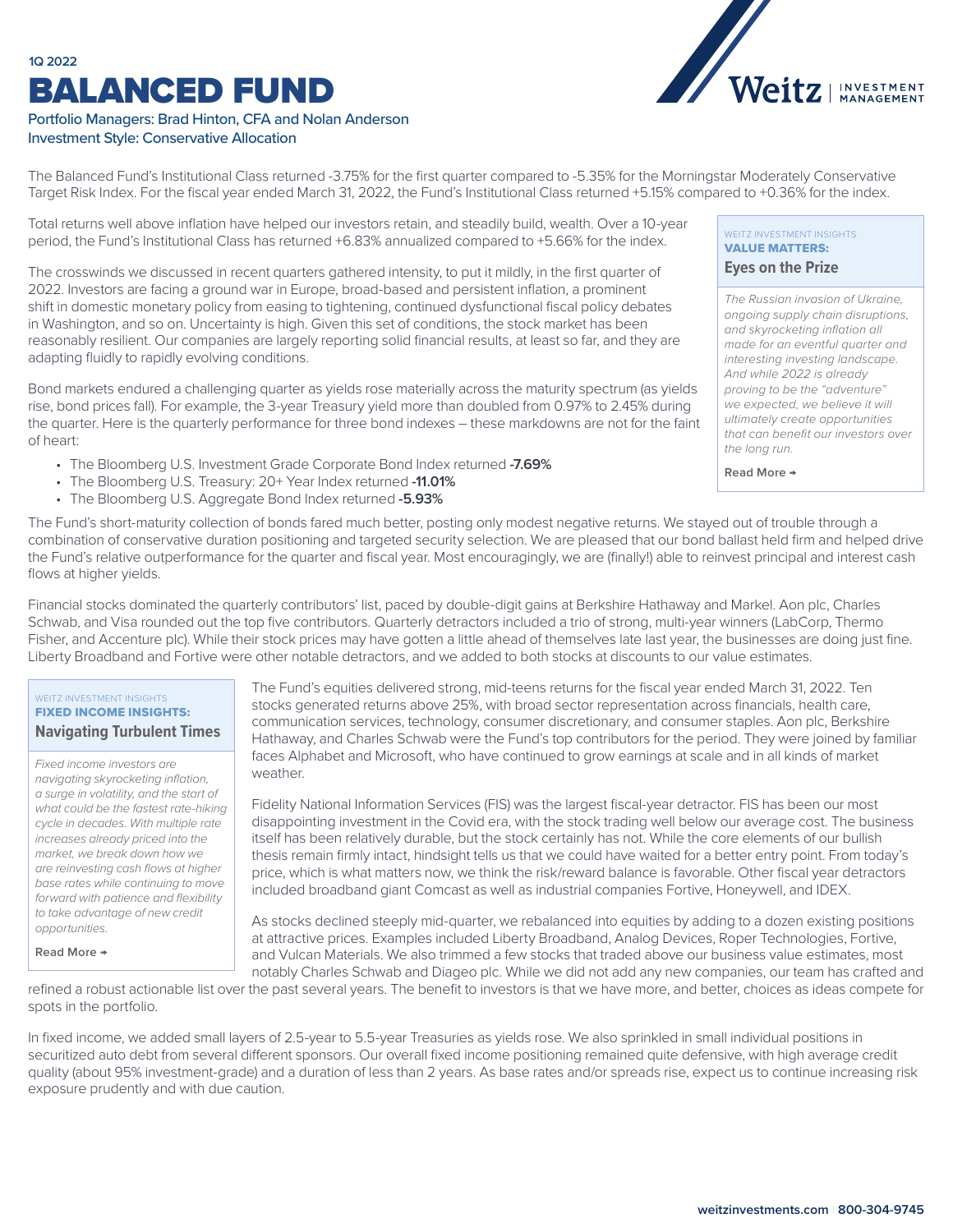## BALANCED FUND **1Q 2022**



The Fund's portfolio continues to evolve with market conditions. We own common equity stakes in 30 companies totaling 44.8% of net assets. High-yielding, hybrid securities represent another 2.4% of the Fund. Fixed income holdings include investment-grade corporate bonds (2.2%), securitized debt (11.9%), Treasury securities (30.0%), and cash equivalents (8.7%). We have plenty of capacity to lean into new opportunities as our team uncovers them.

We think the Fund remains well-positioned to provide long-term capital appreciation and capital preservation. The current income outlook also improved with the significant increase in interest rates. As always, we encourage investors to evaluate the strategy on a total-return basis over longer time horizons.

### **Top Relative Contributors and Detractors**

For the **QUARTER** ending 03/31/2022

| <b>TOP CONTRIBUTORS</b>                 |            |                       |                  |                    | <b>TOP DETRACTORS</b>                     |               |                       |                  |                    |  |
|-----------------------------------------|------------|-----------------------|------------------|--------------------|-------------------------------------------|---------------|-----------------------|------------------|--------------------|--|
|                                         | Return (%) | Average<br>Weight (%) | Contribution (%) | % of Net<br>Assets |                                           | Return<br>(%) | Average<br>Weight (%) | Contribution (%) | % of Net<br>Assets |  |
| Berkshire Hathaway Inc. Class B (BRK.B) | 18.06      | 2.31                  | 0.39             | 2.5                | Laboratory Corp. of America Holdings (LH) | $-16.09$      | 2.01                  | $-0.35$          | 1.9                |  |
| Markel Corporation (MKL)                | 19.55      | 1.80                  | 0.35             | 2.1                | Thermo Fisher Scientific Inc. (TMO)       | $-11.43$      | 1.99                  | $-0.25$          | 2.0                |  |
| Aon PLC (AON)                           | 8.52       | 1.97 <sub>1</sub>     | 0.18             | 2.2                | Accenture PIc - Class A (CAN)             | $-18.23$      | 1.23                  | $-0.25$          | 1.3                |  |
| The Charles Schwab Corp. (SCHW)         | 0.08       | 1.56                  | 0.09             | 1.4                | Liberty Broadband Corp. - Class C (LBDRK) | $-16.07$      | 1.44                  | $-0.22$          | 1.4                |  |
| Visa Inc. $-$ Class A(V)                | 2.47       | 1.66                  | 0.06             | 1.8                | Fortive Corp. (FTV)                       | $-19.81$      | 0.96                  | $-0.21$          | 0.9                |  |

Holdings are subject to change and may not be representative of the Fund's current or future investments. Contributions to performance are based on actual daily holdings. Returns shown are the actual returns for the specified period of the security. Additional securities referenced herein as a percent of the Fund's net assets as of 03/31/2022: Alphabet Inc. - Class C (GOOG) 2.3%, Analog Devices, Inc. (ADI) 1.6%, Comcast Corporation – Class A (CMCSA) 1.2%, Diageo plc (DEO) 1.0%, Fidelity National Information Services, Inc. (FIS) 1.1%, Honeywell International, Inc. (HON) 0.9%, IDEX Corporation (IEX) 1.0%, Laboratory Corp. of America Holdings (LH) 1.9%, Microsoft Corporation (MSFT) 2.3%, Roper Technologies, Inc. (ROP) 1.4%, Thermo Fisher Scientific Inc. (TMO) 2.0%, Vulcan Materials Company (VMC) 1.9%.

### **Average Annual Total Returns (%)**

| AS OF 03/31/2022                                |            |        |        |        |         |                  |                       |             |                      |  |
|-------------------------------------------------|------------|--------|--------|--------|---------|------------------|-----------------------|-------------|----------------------|--|
|                                                 | <b>YTD</b> | l-vear | 3-vear | 5-year | 10-vear | Since Inception* | <b>Inception Date</b> | Net Expense | <b>Gross Expense</b> |  |
| Balanced Fund - Investor (WBALX)                | $-3.81$    | 4.98   | 8.65   | 7.83   | 6.78    | 6.03             | 10/01/2003*           | 0.85%       | 0.99%                |  |
| <b>Balanced Fund - Institutional (WBAIX)</b>    | $-3.75'$   | 5.15   | 8.80   | 7.92   | 6.83    | 6.05             | 03/29/2019            | 0.70%       | 0.79%                |  |
| Morningstar Moderately Conservative Target Risk | $-5.35'$   | 0.36   | 6.74   | 6.27   | 5.66    | 6.06             |                       |             |                      |  |

\*Denotes the Funds inception date and the date from which Since Inception Performance is calculated.

The opinions expressed are those of Weitz Investment Management and are not meant as investment advice or to predict or project the future performance of any investment product. The opinions are current through 04/21/2022, are subject to change at any time based on market and other current conditions, and no forecasts can be guaranteed. This commentary is being provided as a general source of information and is not intended as a recommendation to purchase, sell, or hold any specific security or to engage in any investment strategy. Investment decisions should always be made based on an investor's specific objectives, financial needs, risk tolerance and time horizon.

### **Data quoted is past performance and current performance may be lower or higher. Past performance is no guarantee of future results. Investment return and**  principal value of an investment will fluctuate, and shares, when redeemed, may be worth more or less than their original cost. Please visit [weitzinvestments.com](https://weitzinvestments.com/funds/performance.fs) **for the most recent month-end performance.**

Investment results reflect applicable fees and expenses and assume all distributions are reinvested but do not reflect the deduction of taxes an investor would pay on distributions or share redemptions. Net and Gross Expense Ratios are as of the Fund's most recent prospectus. Certain Funds have entered into fee waiver and/or expense reimbursement arrangements with the Investment Advisor. In these cases, the Advisor has contractually agreed to waive a portion of the Advisor's fee and reimburse certain expenses (excluding taxes, interest, brokerage costs, acquired fund fees and expenses and extraordinary expenses) to limit the total annual fund operating expenses of the Class's average daily net assets through 07/31/2022.